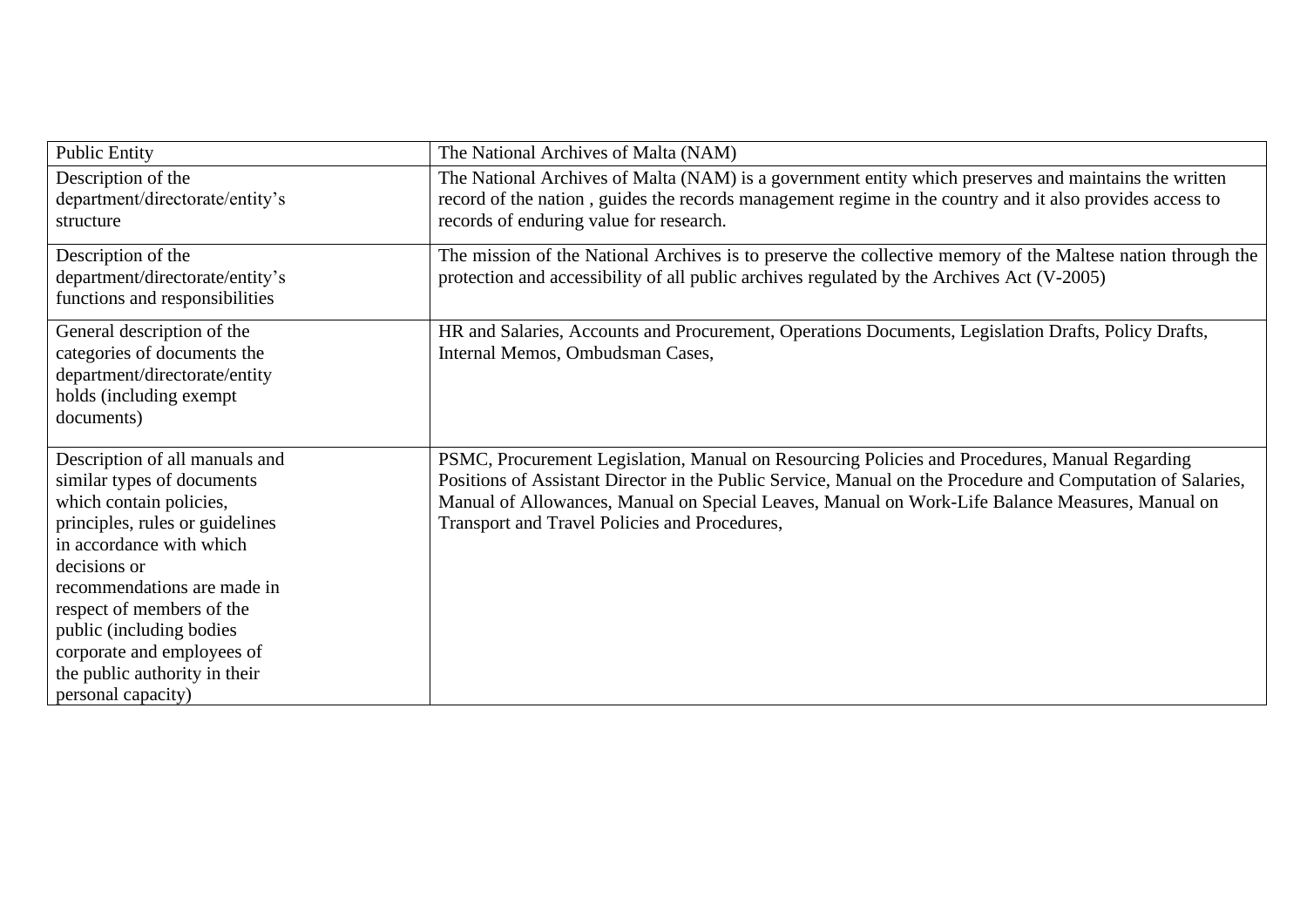| Statement of the information                                | FOI Officer                                                                                                     |
|-------------------------------------------------------------|-----------------------------------------------------------------------------------------------------------------|
| that needs to be available to                               |                                                                                                                 |
| members of the public who                                   | The National Archives of Malta,                                                                                 |
| wish to obtain access to                                    |                                                                                                                 |
| official documents from the                                 | Head Office, 'Santo Spirito', Hospital Street                                                                   |
| public authority, which                                     |                                                                                                                 |
| statement shall include                                     | Rabat RBT1043                                                                                                   |
| particulars of the officer or                               |                                                                                                                 |
|                                                             | 21459863                                                                                                        |
| officers to whom requests for<br>such access should be sent |                                                                                                                 |
|                                                             |                                                                                                                 |
| Details of Internal Complaints                              | Complaints may be submitted from the FOI portal www.foi.gov.mt via E-ID or through the online form, or          |
| Procedure                                                   | by email. The complaint should be addressed to the Public Authority's FOI Officer, who shall bring the          |
|                                                             | complaint to the attention of the officer/s responsible. The FOI officer shall reply to the applicant within 10 |
|                                                             | working days from the receipt of the complaint. The applicant shall also be informed that he or she may         |
|                                                             | appeal the decision or otherwise address a complaint to the Information and Data Protection Commissioner in     |
|                                                             | accordance with the Freedom of Information Act (Cap. 496 of the Laws of Malta). The officer responsible         |
|                                                             | shall inform the applicant of the decision taken with respect to his or her complaint, and in the event of      |
|                                                             | confirmation of a decision not to release the pertinent information, shall explain the reasons thereof.         |
|                                                             | Whenever the applicant's complaint is related to the format of the information provided or to an extension of   |
|                                                             | the deadline for the submission of the notification indicating whether a request would be met or not by the     |
|                                                             | Public Authority and the original decision is upheld, the applicant shall be given an explanation as to why his |
|                                                             | or her complaint cannot be positively addressed. An applicant may also make use of the Internal Complaints      |
|                                                             | Procedure to report failure to meet deadlines or to send notifications. In those cases where the request for    |
|                                                             | information can be met but has not been met within the deadlines specified by the Act, the officer responsible  |
|                                                             | shall waive any applicable fees for the submission of information.                                              |
| Other Information                                           | <b>Office Working Hours:</b>                                                                                    |
|                                                             | Mon-Tue-Wed-Fri                                                                                                 |
|                                                             | 07.15-14.30                                                                                                     |
|                                                             | Thursday:                                                                                                       |
|                                                             | 07.15-19.30                                                                                                     |
|                                                             |                                                                                                                 |
|                                                             | Payments are to be made in cash or cheque at the business office of The National Archives of Malta              |
|                                                             | Head Office, 'Santo Spirito', Hospital Street                                                                   |
|                                                             | Rabat RBT1043                                                                                                   |